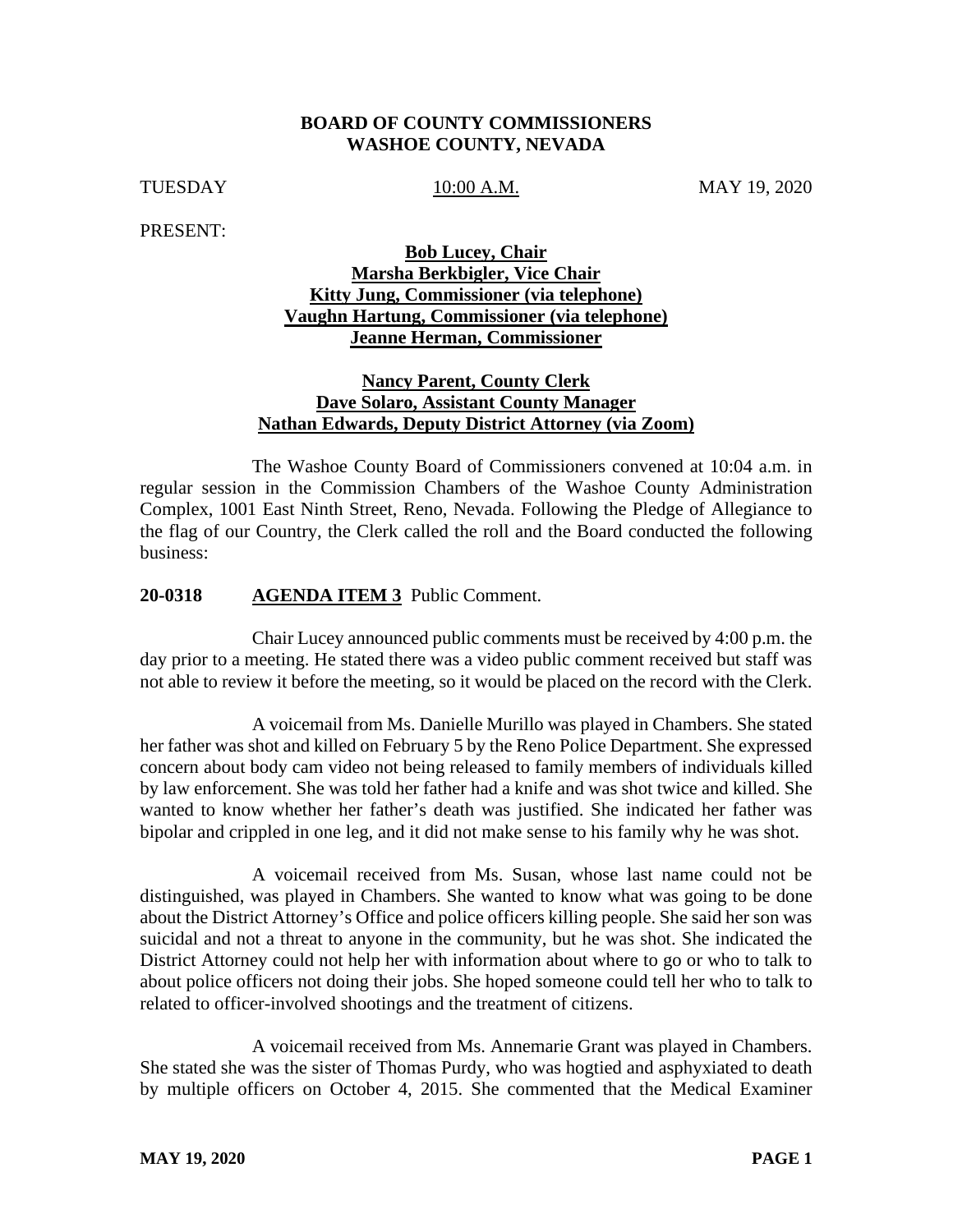indicated her brother would not have died if restraints and physical abuse had not been used on him. She expressed concern about multiple cases where body cam video was being withheld and there was no follow up. She opined District Attorney Chris Hicks took an unacceptable length of time to indicate whether shootings were justified. She heard Sparks Police officers shot a man in the back 16 times in his own home, but that investigation had not been completed in more than two years. She believed the Board of County Commissioners (BCC) was mandated by Nevada Revised Statute (NRS) 211.020 to inquire about the security of the jail and the condition of inmates once every three months. She challenged Sheriff Balaam to allow access to incarcerated individuals so they could explain to the BCC how they were treated. Chair Lucey stated Ms. Grant submitted a video, which would be placed on record with the Clerk.

A voicemail received from Mr. Daniel Purdy was played in Chambers in which he stated he was the brother of Thomas Purdy, who was killed by deputies at the Washoe County Jail. Referencing a comment made by a certain Commissioner that he was from a special interest group, Mr. Purdy clarified he was not a part of any group, but the brother of a man hogtied by the Reno Police Department, placed face-down for 40 minutes, and smothered to death. He wondered about the biannual report from the Sheriff's Office about inmate deaths, stating four people had died under the Sheriff's watch. He asserted NRS was created for a reason and it was time for the BCC to do its job so no other families had to see their loved ones being killed on video.

# **20-0319 AGENDA ITEM 4** Announcements/Reports.

Vice Chair Berkbigler stated some restaurants were opening with 50 percent capacity and wondered if it would benefit them to allow outdoor space, possibly parking spaces, so they could serve at full capacity and still be in conformance with social distancing guidelines. She expressed concern that the State allowing restaurants to only serve at a 50 percent capacity meant they would only hire back 50 percent of employees. She knew Chair Lucey would review things this weekend and she thought this would be extremely beneficial to restaurants who were not able to fully open. She said she received many emails from constituents who were concerned about going into grocery stores and pharmacies where people were not wearing masks. She admitted the Governor had not made masks mandatory; she thought the County could say masks were mandatory, though she did not know if it could be enforced. She wondered whether it was possible to require people to wear masks at grocery stores and pharmacies. She expressed concern that those were the two places vulnerable people had to go and they could be at risk if people did not wear masks.

Commissioner Herman said she agreed with points made about masks in grocery stores and pharmacies, supporting businesses, and getting people back to work. She thought every business needed help to get employees back to work. She noted the Board of County Commissioners (BCC) needed to do their part by allowing people to attend meetings in person. She thought there was a way to get at least some people in Chambers. She stated people wanted to come to the meeting to speak about the development in Pleasant Valley. She did not want to be unconstitutional. She expressed concern about mail-in ballots being found in garbage cans, postal personnel not being able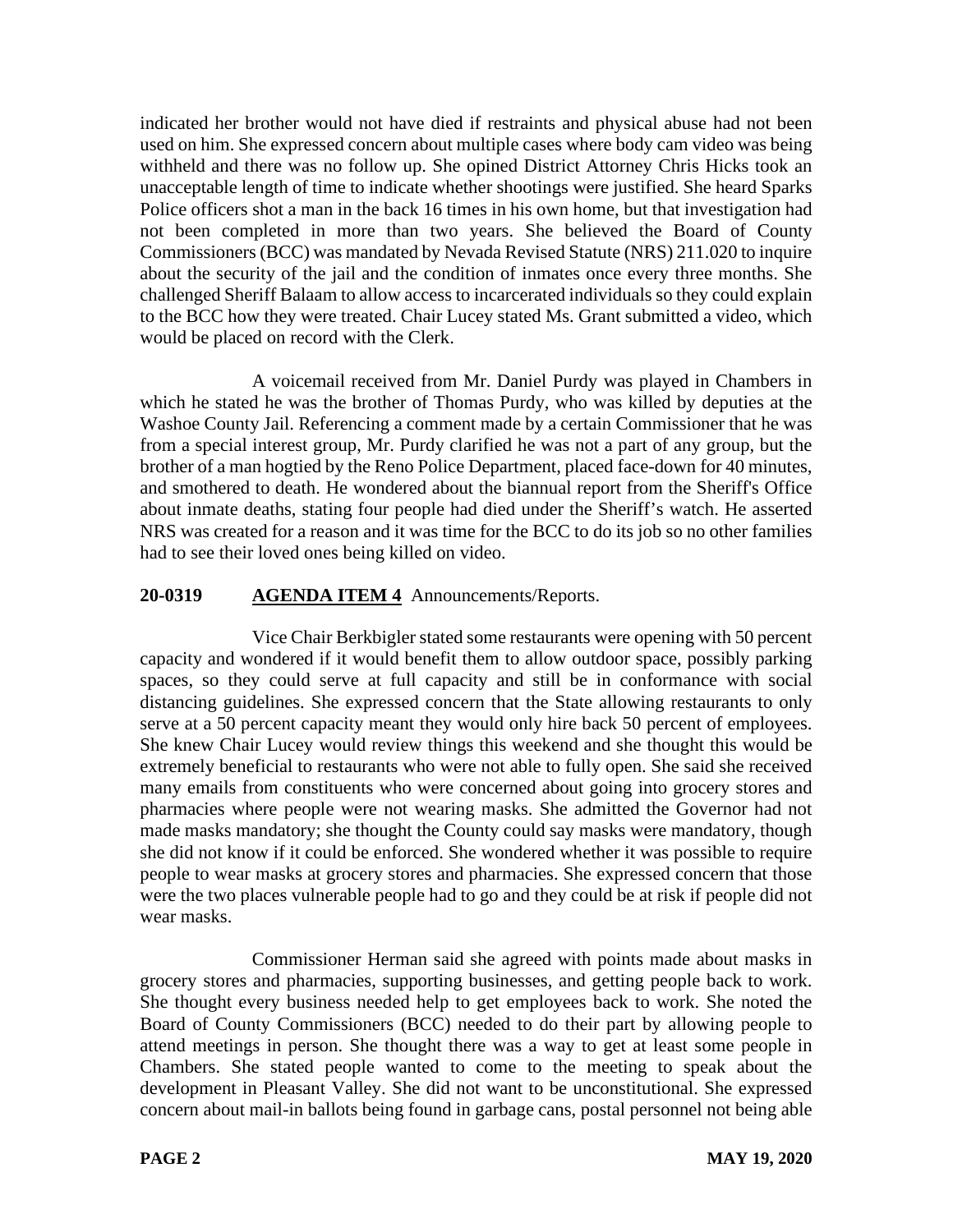to locate people, and ballots ending up in the wrong hands.

Commissioner Hartung stated Sheriff's Office Public Information Officer (PIO) Bob Harmon was retiring. He noted Mr. Harmon had been a wonderful colleague and a dear friend. He said he was looking forward to working with Sarah Johns, who he noted was a student of his at the University of Nevada, Reno, and asserted she would be a great addition to the Sheriff's Office. He mentioned Commissioners received complaints about non-compliant businesses and wondered who handled these complaints. He was contacted by a business about another business not wearing masks. He said it would be interesting to have a conversation with the Health District or the regulating agencies. He asked where to direct people for testing, saying he was contacted by a family of eight people; one parent tested positive but the rest of the family was told they just needed to quarantine since they were not symptomatic. The family went to another area to be tested and all family members tested positive. He wanted to know the procedures for quarantine and whether this family all had to isolate in a small home or if they could use the quarantine units on Edison Way.

Commissioner Hartung said Vice Chair Berkbigler's point about restaurants was great but he also thought taverns and bars could open with options. He thought streets could be closed off to assist with space to get clientele coming back and keep the businesses viable. He said businesses would close if they were locked down much longer, which would create a landslide of closed businesses. He appreciated the hard work Chair Lucey had done. He asserted safety was the priority, but people needed to get back to work to support their families. He noted many individuals were still not eligible for any type of supplements and they were living day to day.

Commissioner Jung said she was getting the same complaints about people not complying with the masks directive, even though it was not mandatory. She said it made her nervous to put law enforcement in charge of that because they had their hands full and she did not think it was a direction the County wanted to go. She encouraged people to write a note to a business they wanted to frequent and explain they were uncomfortable with patrons without masks. She indicated it was the businesses' job to lure customers they wanted in. She agreed with Commissioner Hartung and Vice Chair Berkbigler about dining outside and thought this would be something the community would possibly do for the next couple of years. She imagined Reno and Sparks could transform the look of their downtowns by eliminating cars and having everything open onto the streets during the warm season. She bid farewell to Mr. Harmon and said he could teach everyone a thing or two about the importance of flexibility during an economic crisis. She admired the way he seamlessly transitioned from the Parks Department to the Sheriff's Office as their PIO. She agreed there was probably no one better or more trusted in his field locally. She welcomed Sarah Johns as the new PIO for the Sheriff's Office, asserting Ms. Johns was a real catch.

Assistant County Manager Dave Solaro reminded the Commissioners that Washoe 311 was the resource for complaints about businesses not being compliant. He noted they could be reached by dialing 311 or emailing washoe311@washoecounty.us. He stated Washoe 311 staff had all the necessary information for the appropriate people and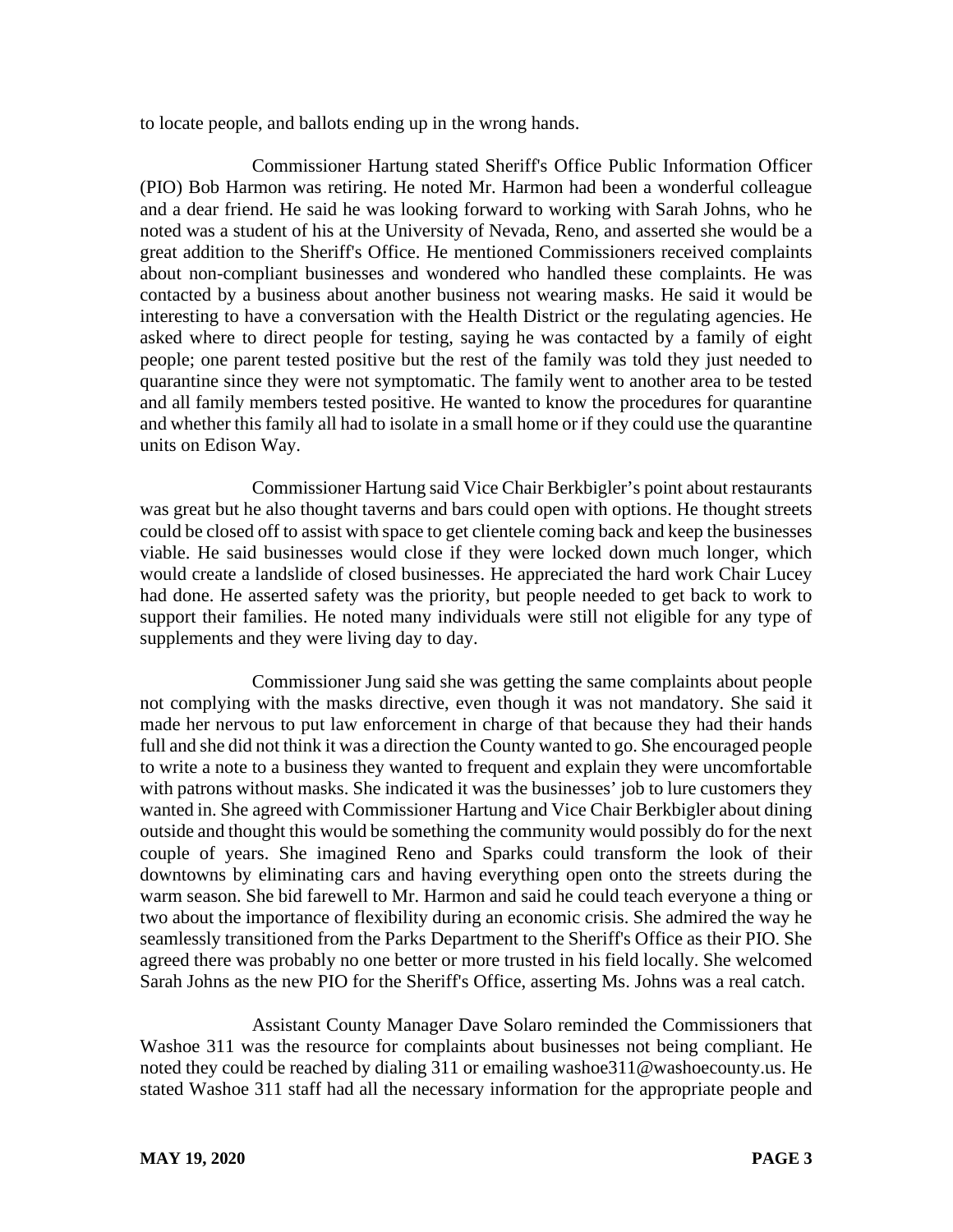encouraged Commissioners to direct constituents to contact them.

Vice Chair Berkbigler agreed having the Sheriff's Office enforce face masks was not the direction the County should go. She thought businesses should enforce the issue in their stores.

Commissioner Hartung said he and his wife were at a grocery store where everyone lined up out front and people entered with masks only as other people exited. He said people were very respectful in the store, though he knew not everyone had this experience. He stated it was a model for how things could be run. It was not stressful and he did not feel his rights had been infringed upon. He noted he would talk to staff off-line about the processes.

Chair Lucey pointed out Mr. Harmon did fantastic work and was dedicated to the County. For the last years of his career at the Washoe County Sheriff's Office, he was at the front line during some of the most tragic times but also some of the best times. He said Mr. Harmon provided a level of professionalism and expertise as a PIO, providing the community with information when it was so desperately needed. He wished him the best in his retirement and thanked him for the many years of his life he dedicated to the County.

Chair Lucey wondered why the County was not moving toward a broadbased, asymptomatic type of test. He agreed the BCC needed to advocate for that to happen. He stated Renown President and CEO Dr. Tony Slonim advocated for 100,000 tests to be performed in 100 days to obtain good information about how the virus was affecting the community. He pointed out the Edison Way housing was created to assist with isolation but had not been used. He wanted to ensure the Manager's Office was addressing housing concerns and utilizing Edison Way properly for isolation. He thought the facility could be used and costs would be compensated by the Federal Emergency Management Agency. He stated any discussion with staff should occur as soon as possible to rectify and ensure information about the site was provided to the public immediately. He mentioned that facility was ready to be utilized by people who could not quarantine properly.

Chair Lucey said a lot had been heard about cases continuing to erupt in skilled nursing facilities throughout the region. He indicated it was alarming and challenging, and his heart went out to the families who were not able to get close to their loved ones. He explained the State and the Department of Behavioral Health were working diligently with the Washoe County Health District regarding excessive cases in nursing facilities. He stated the County knew the amount of positive cases would increase as more tests were performed. He said social distancing, hand washing, and proper sanitation were working, and the only way to have a handle on the virus was to have a vaccine or treatment in place. He said children throughout the country were showing different symptoms of the virus. The state had been in Phase 1 for more than a week and a sense of worry and concern was still present in the community. He stated the Board was recommending people wear masks to protect individuals. He agreed with other Commissioners that some stores were doing great while others were not; people not wearing masks was a statewide challenge.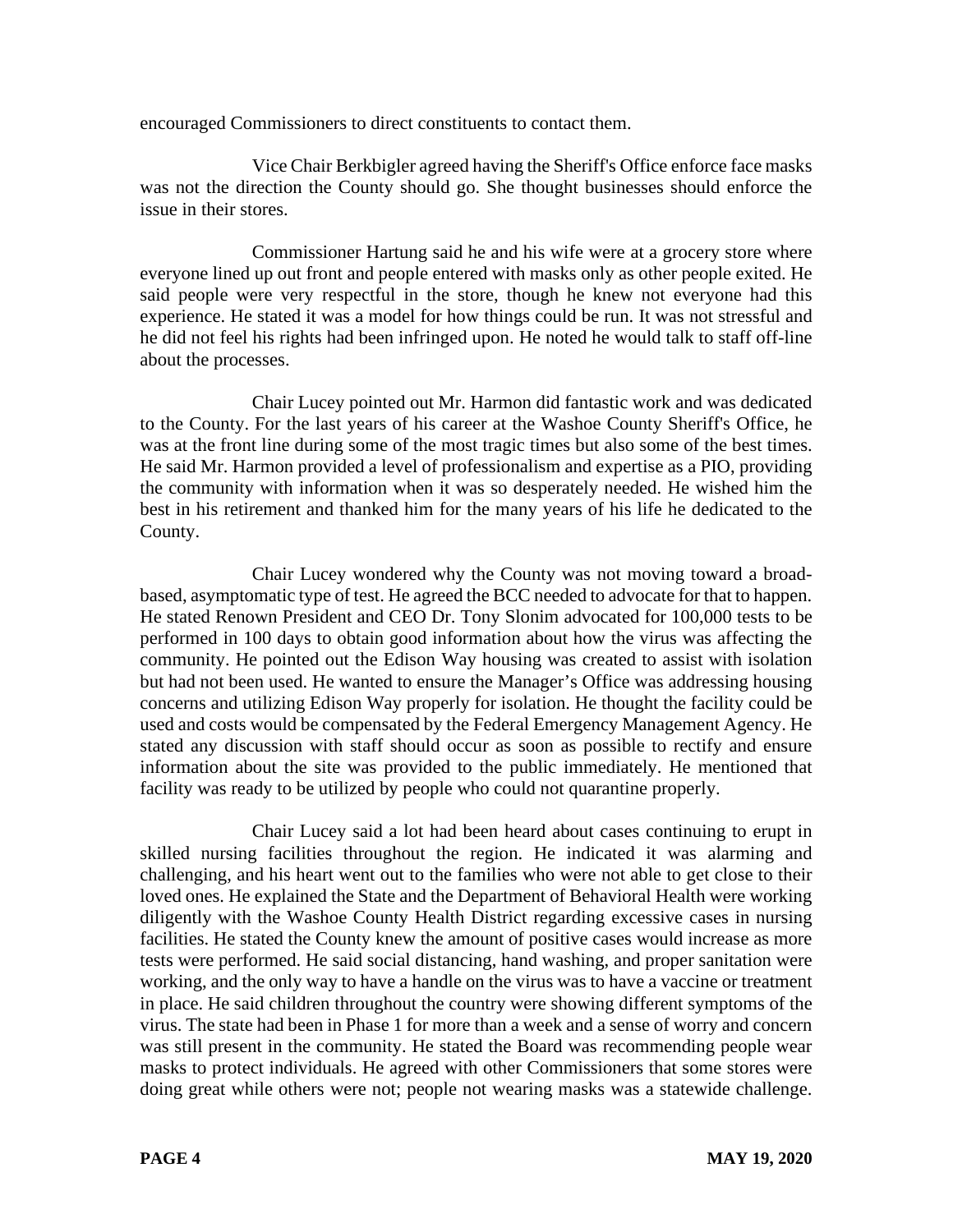Restaurants continued to see a different type of customer and some restaurants were choosing to wait to reopen where others were moving ahead. He asked people to be patient and humble because this was a new type of business and everyone was learning as they went. He stated Memorial Day was coming up and that day was going to be two weeks from when Phase 1 began, and it would be seen how the community reacted and how the flattening of the curve was continuing.

Chair Lucey stated the Local Empowerment Advisory Panel (LEAP) had been working diligently to see what could be done to move into Phase 2 and, if the numbers stayed positive as testing continued, they hoped it would be soon. He said he had several conversations with the State Lab and the Department of Emergency Management (DEM). He explained that Caleb Cage was moved to head up testing and the COVID response in the Governor's Office, so he no longer worked at the DEM. He stated Mr. Cage had a wealth of information and was a strong advocate. He thanked Clark County Board of Commissioners' Chairwoman Marilyn Kirkpatrick, Eureka County Board of Commissioners' Chairman J.J. Goicoechea, Nevada Association of Counties' Executive Director Dagny Stapleton, Nevada Business and Industry's Director Terry Reynolds, Nevada Governor's Office of Economic Development's Executive Director Michael Brown, and Switch's Senior Vice President Betsy Fretwell for all their help on the LEAP team. He said the work these individuals had done to protect business interests, from churches to tattoo parlors, was tireless. Not one of these individuals had ever advocated for businesses to stay closed and they worked to ensure protective policies were in place for everyone. The LEAP team wanted to be able to provide information to the Governor for Washoe County.

Chair Lucey said people were becoming very innovative, citing groups of people in Las Vegas doing yoga outdoors while practicing social distancing. He asked everyone to continue to be safe.

Commissioner Jung stated the most important thing was to be consistent with messaging, and modeling was the most effective form for changing behaviors. She said Chair Lucey had the best education of how the State worked with private industry and special interest groups to manage this. She thought Nevada was very different from any other state because it relied so much on tourism. Tourists needed to be assured they would not be sent home sick when they visited Reno because that would be more detrimental than having to shut down for a couple months. The State economic driver was in Clark County, but Reno was different than Las Vegas. She said she reached out to Chair Lucey anytime she received a call from a special interest group to see if he wanted her to do research. She stated he had been directing her, but that was her being proactive. She thanked the Chair and hoped everyone took good care of themselves and others if they were able. She noted people were suffering and people's personal budgets were far worse than the County's budget. She trusted staff and the Board Chairs to get the County through this.

Chair Lucey asked for an agenda item to discuss the continued COVID-19 response regarding enforcement and testing. He said it was important because it was right after Memorial Day and before the potential move to Phase 2 of reopening.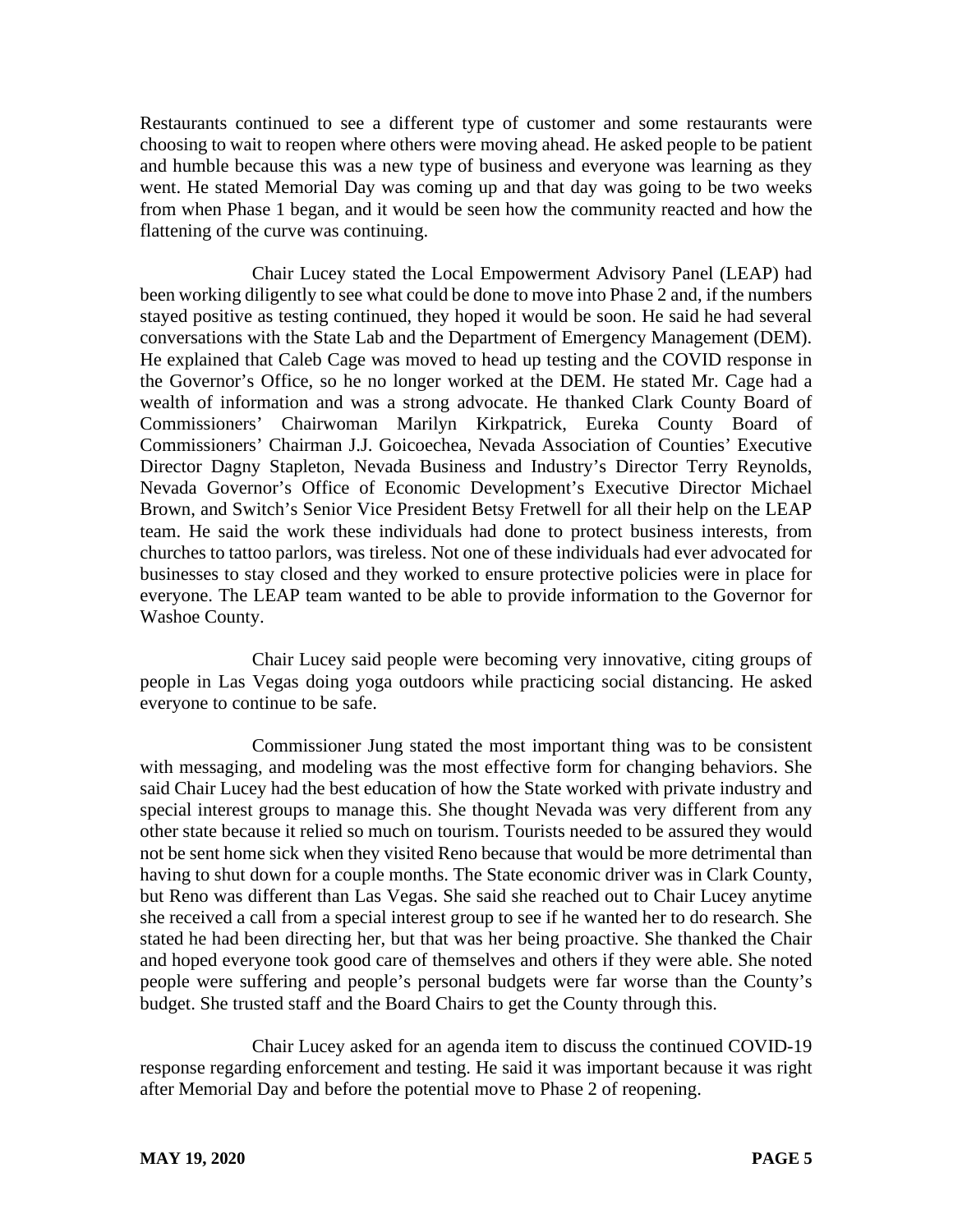Vice Chair Berkbigler expressed concern about Memorial Day and campers. She said the large state next door had not reopened its parks and the Forest Service had not opened campgrounds. Local campgrounds were closed based on the Governor's last ruling but that was not stopping people from coming to Washoe County. She said Truckee was in Phase 2 and starting to open more things, but there was no place for people to stay; she thought they were coming to Washoe County. She expressed concern about fires over the Memorial Day weekend due to campgrounds being closed and people camping in areas they should not be. She thought it was incumbent on the County to keep a close eye on what was happening as people came to town. Incline Village had already been inundated and the State of Nevada closed some parking lots near Sand Harbor and other areas as a result. She mentioned people were parking in neighborhoods surrounding Incline Village already, and she could not imagine what it would be like for Memorial Day because the weather was supposed to be nice.

Commissioner Herman stated a test for antibodies could be ordered from a doctor. Chair Lucey confirmed there were two different tests: the PCR test that was a point in time test to determine if the virus was present, and an antibody test that could determine whether an individual had been previously infected with the virus. He stated the antibody test could be ordered from a practitioner and the results would be sent directly to the tested individual. He stated the website covid19washoe.com had a link to guidelines and recommendations for businesses, but it also contained good information for the public.

Commissioner Hartung mentioned low numbers of people were reported either at emergency rooms or receiving treatment. He thought people were avoiding such areas unless they were in critical condition for fear of being infected with COVID-19. He reminded the public there was plenty of capacity in the emergency rooms, and anyone suffering with severe medical issues should call 911.

**20-0320 AGENDA ITEM 5** Appearance and presentation by Washoe County Sheriff Darin Balaam concerning the 1990 Agreement for Dispatch and Forensic Services Between the City of Reno Police Department and the Washoe County Sheriff's Office, and a Crime Lab fee study previously presented to the Board, and discussion and possible action to terminate, renegotiate, continue, or take other action deemed appropriate by the Board with regard to the 1990 Agreement.

Via the Zoom app, Washoe County Sheriff Darin Balaam thanked the Commissioners for acknowledging Public Information Officer Bob Harmon who was a critical part of the team and would be missed. He said Mr. Harmon's official last day would be May 22. He mentioned a fifth employee tested positive for COVID-19, saying the four employees who previously tested positive had recovered and returned to work. He stated they tested eight employees and one inmate who had been in contact with the employee who tested positive, and all tested negative. He said the positive employee would be tested again later in the week but was doing well with his recovery and looking forward to coming back the following week.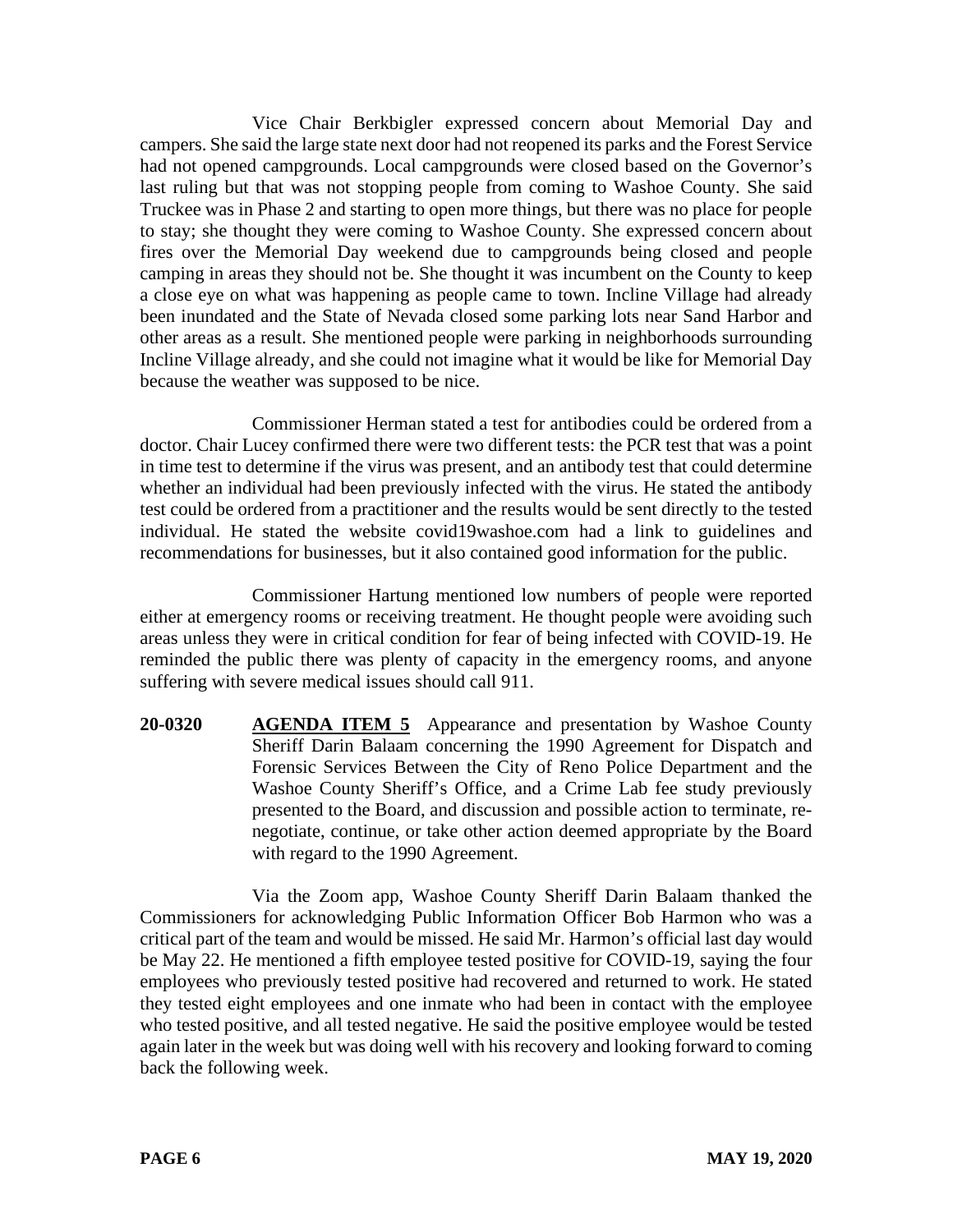Sheriff Balaam introduced the staff on Zoom with him: Chief Deputy Jeff Clark, Undersheriff Wayne Yarborough, Chief Deputy Tim O'Connor, Chief Deputy Greg Herrera, and Crime Lab Director Kerri Heward, among others. Sheriff Balaam conducted a PowerPoint presentation, a copy of which was placed on file with the Clerk, and reviewed slides with the following titles: Crime Lab Study; Recommendations (8 slides); and Questions.

Sheriff Balaam said the Washoe County Sheriff's Office and County Manager's Office had been working together to address the disparity in services between the Washoe County Crime Lab and Reno Dispatch over the prior five years. During that time, consultants from IXP and Fiscal Choice were utilized, and the Sheriff's Office had also consulted with Russ Branson. A Crime Lab Fee Study was presented to the Board the previous week. This was in response to the Memorandum of Understanding (MOU) entered into by the Washoe County Board of County Commissioners (BCC) and the Reno City Council in 1990 with no ending date. The MOU outlined an exchange of services between Reno Dispatch and the Washoe County Crime Lab. Technology with forensic services had grown and advanced at the Sheriff's Office. He indicated the BCC and the Sheriff's Office recognized a growing financial gap between services rendered.

Sheriff Balaam reviewed the first of the eight recommendations that came from Mr. Branson's study, which was to eliminate the subsidy of Reno services. Sheriff Balaam indicated he agreed and would support the BCC in addressing a new contract with the City of Reno. He said he also supported fair and equal pay for services rendered between the two agencies. This disparity had been addressed dating back to the early 2000s and he reached out to Reno Police Chief Jason Soto, City Manager Sabra Newby, and former County Manager John Slaughter to discuss the values of these services. The Reno Police Department then indicated they wanted to move the dispatch center to their new police station. He said the Sheriff's Office began moving forward to ensure the dispatch center was able to handle calls for service, including 911 calls that Dispatch was currently handling.

Sheriff Balaam stated the second recommendation was to eliminate the subsidy of Sparks' service. He said he met with the Sparks Police Department's previous Chief and incoming Chief Pete Krall in 2019 and advised them the bill for fiscal year 2020/2021, would reflect the full cost of services rendered. He noted they were waiting for a signed contract from the City of Sparks for the upcoming fiscal year.

Sheriff Balaam stated the third recommendation was to reduce the County subsidy of non-contract agencies. He said this was done for the upcoming fiscal year and noted option C was for "pay as you go" services. He mentioned agencies utilizing the Crime Lab would only have options A and B available to them.

Sheriff Balaam stated the fourth recommendation was to reduce the number of option B agencies. He noted he supported this recommendation and steps had been taken over the past decade to become more efficient at a lower cost by transitioning to all civilian staff in the Crime Lab rather than commissioned staff. Modern technology was currently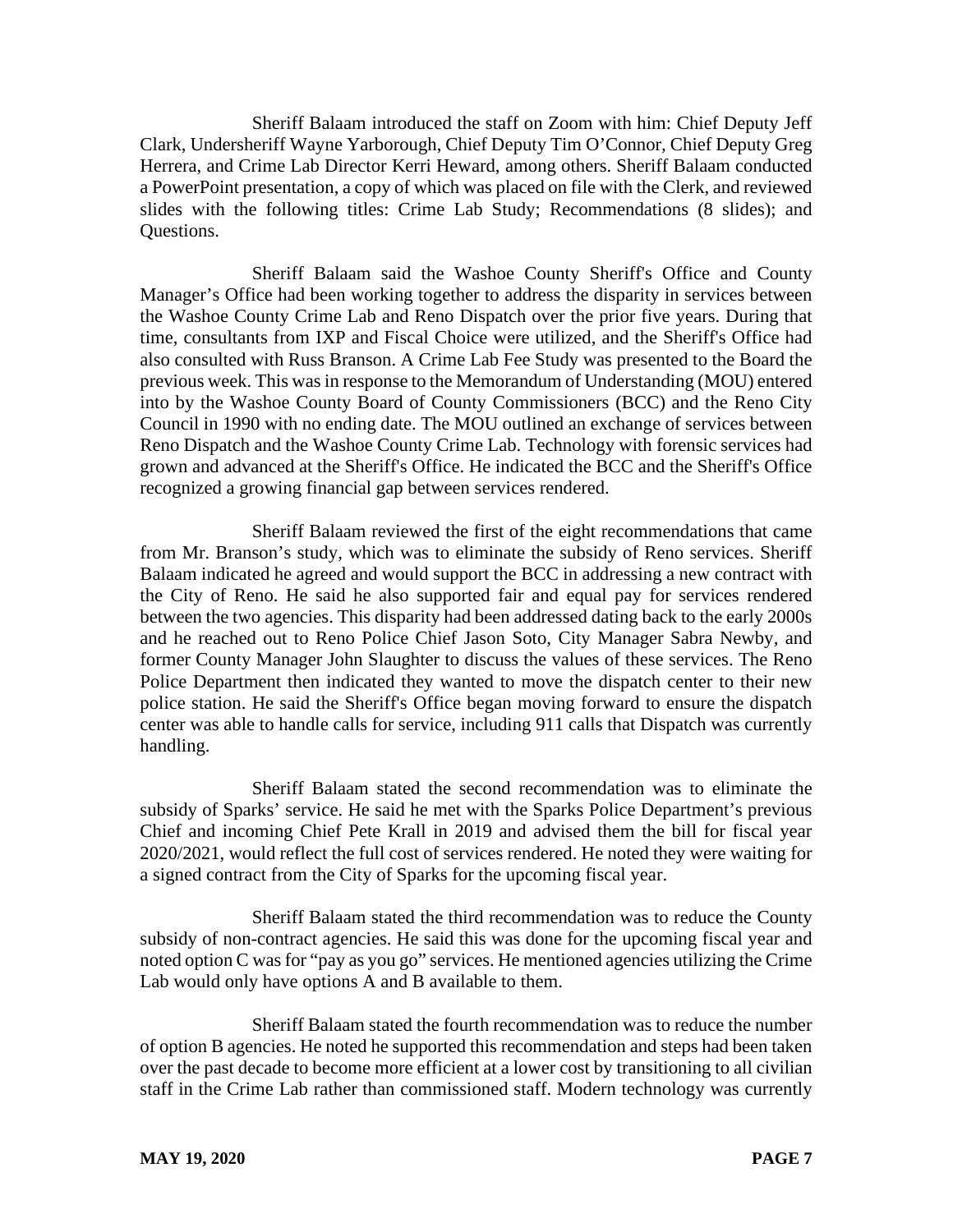being used to be more efficient, and he mentioned the transition to civilian staff allowed them to reduce the subsidy of option B agencies in 2018.

Sheriff Balaam stated the fifth recommendation was to capture the full cost of services. As a result of current practices, he said, they were capturing most of the departmental and countywide overhead to include IT and purchasing costs. In the future, he hoped to be able to add a dedicated IT specialist for all technology utilized in the Crime Lab as well as a dedicated buyer for the Sheriff's Office, which would free up personnel currently fulfilling those positions. He indicated he supported capturing the capital replacement costs. Technology and equipment would need to be replaced over the next five years at a cost of \$1.8 million, so a Capital Improvement Project request was submitted in the budget for the upcoming year. He stated that money would be placed into a restricted fund so it could be moved if grants were no longer available; they would not be fully reliant on grants to replace the equipment.

Sheriff Balaam stated the sixth recommendation was to shift the cost of FIS (Forensic Investigation Section) services to FIS service users only. Option A for this service included access to the Crime Lab and FIS while option B included access to only the Crime Lab. If data needed to be tracked for all FIS services, it would be extremely labor intensive, so agencies that wanted to use FIS could select option A and those that did not want FIS could select option B.

Sheriff Balaam stated the seventh recommendation was to reduce the subsidy of State contracts. He noted the State preferred to sign 3-year contracts and the costs would average out over the lifetime of the contracts with incremental increases yearly.

Sheriff Balaam stated the eighth recommendation started in 1990, when there were only five people working in the Crime Lab; now there were more than 37 working there. The Lab had new firearms examination equipment and software called the Laboratory Information Management System that could track users and costs. He stated outside agencies that did not enter into a contract but requested services would be billed and left in the database so costs could be compared if they used the Crime Lab again.

Sheriff Balaam said they met with the County Manager regarding the eight recommendations and they were mostly agreed upon. Some of the recommendations had already been implemented for the fiscal year starting on July 1, 2020. He supported the BCC addressing the recommendations with the City of Reno.

Vice Chair Berkbigler supported moving forward, saying it was time the County stopped subsidizing other agencies for services it provided.

Commissioner Hartung asked Sheriff Balaam whether there was an opportunity to investigate how the Crime Lab could be an enterprise fund and what it would take to be self-sufficient. Sheriff Balaam stated they had investigated achieving that by putting capital equipment in a restricted fund. He said it could be done but their concern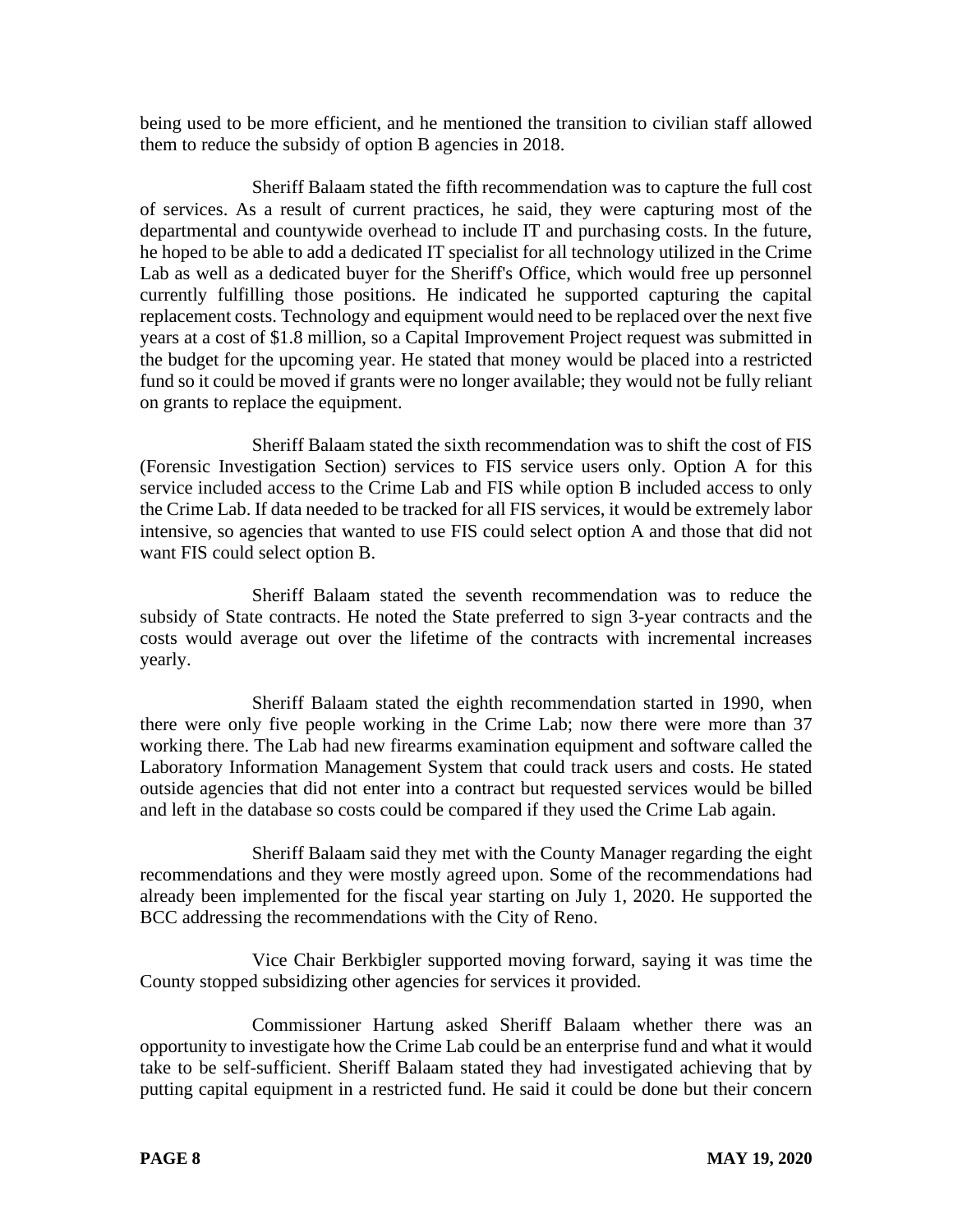was the Crime Lab was very expensive to operate. Putting equipment in a restricted fund would force them to rely on grants that they were unsure would always be available.

Commissioner Hartung expressed his appreciation, stating this was an essential business and should be compensated for the services rendered. He said it could get to where it was an enterprise, and expansion could be possible if it was run like a business that obtained new clients.

Commissioner Jung mentioned the 3-year contract with the State and wondered whether the fees were prepaid or paid after the fact. Sheriff Balaam indicated the State paid annually.

Commissioner Jung asked Sheriff Balaam to send information to the Board about the positives and negatives of having centralized crime labs. She wanted information about how a restricted fund would work because this was done when the Health District reviewed their fees for different types of services performed. She stated an attorney/client meeting was needed regarding legal abilities and the political will to do this. She stressed this was a contractual issue. She did not want a summary, she wanted to meet and address strategy. She thought they might need to hire an outside consultant with extensive experience in this area.

Commissioner Jung brought up an idea to approach Tesla, Apple, Waste Management, and NV Energy to start an enterprise fund that would stabilize funding for the Crime Lab. She thought granting naming rights would be a benefit for participating businesses, and Tesla was in a good position since they did not have to stop production and their stock prices were high. She opined Tesla owed the County money for the giveaways they received to get them to come to the community. She thought having more than one plan was a good idea and wanted to share her suggestions with Sheriff Balaam; funding the Crime Lab would free up money in the General Fund to cover other expenses. She wanted Sheriff Balaam to highlight his employees in the Crime Lab because they were an extraordinary group of intelligent people.

On the call from public comment, County Clerk Nancy Parent read a series of emails between Mr. Jeff Church, Vice Chair Berkbigler, Commissioner Herman, former Commissioner David Humke, and former Sheriff Chuck Allen. In these emails dated between November 6, 2014 and May 17, 2020, Mr. Church repeatedly brings up the subsidization of the City of Reno with regard to Crime Lab services. He urged the Board to stop procrastinating and make a decision, claiming the County could no longer afford to subsidize the City of Reno. A copy of the email chain was placed on file with the Clerk.

Chair Lucey said this item sought direction from the Board to renegotiate the contract or work on a new agreement.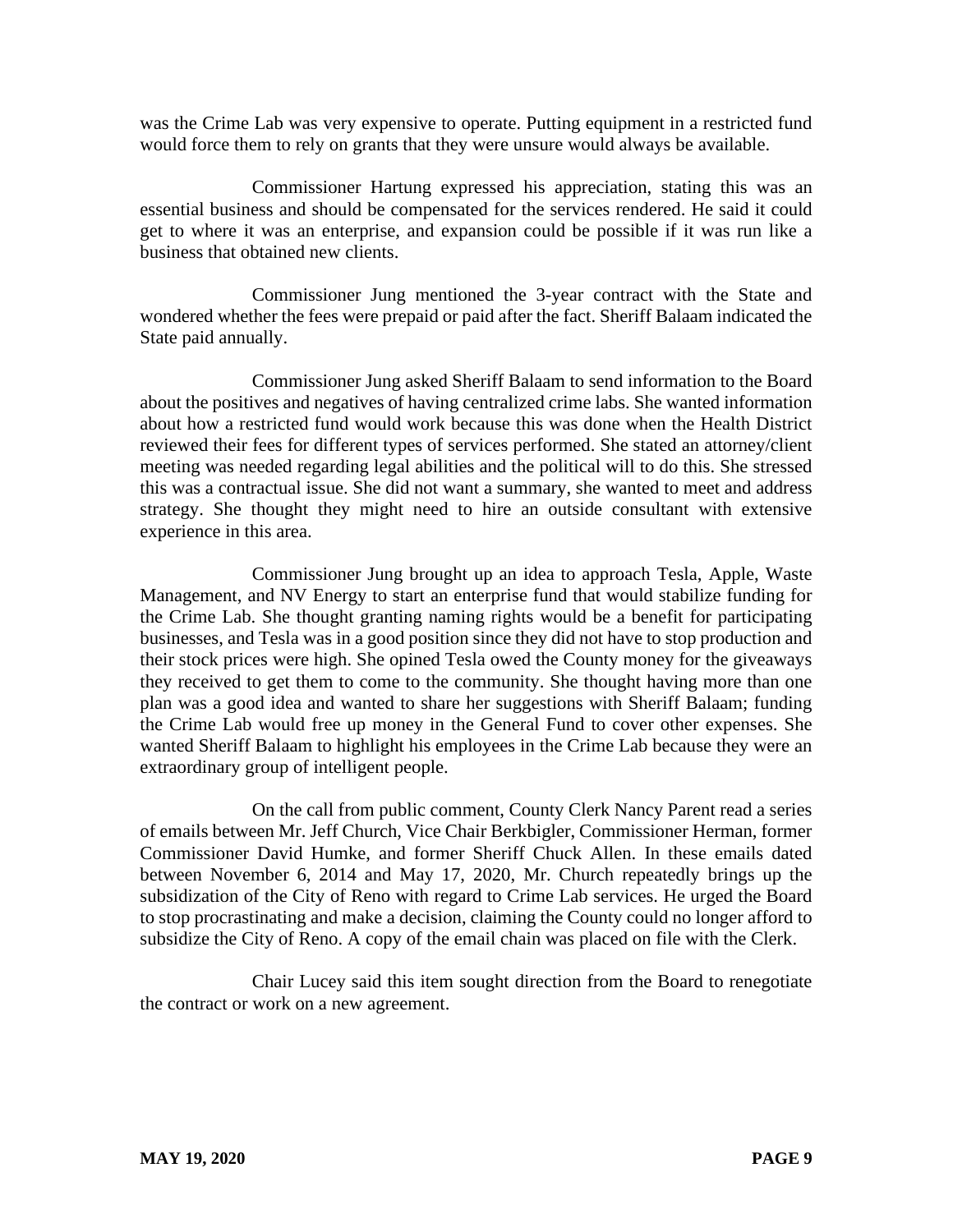On motion by Vice Chair Berkbigler, seconded by Commissioner Herman, which motion duly carried on a 5-0 vote, it was ordered that Sheriff Balaam, his staff, and Washoe County Management staff be directed to look at that agreement and decide whether to terminate it immediately or renegotiate whatever the idea was, and bring it back to the Board.

# **20-0321 AGENDA ITEM 6** Appearance and presentation by Washoe County Sheriff Darin Balaam on COVID-19 conditions within the Washoe County Sheriff's Office Detention Facility.

Sheriff Darin Balaam introduced Chief Deputy Jeff Clark to present an update related to the detention facility and processes they were utilizing for COVID-19 (C19). Chief Deputy Clark conducted a PowerPoint presentation, a copy of which was placed on file with the Clerk, and reviewed slides with the following titles: 2019 Annual Report; 2019 In-Custody Deaths; 2020 January – April 2020; COVID Precautions at the Washoe County Jail (2 slides); and Questions.

Chief Deputy Clark thanked the County Manager, Assistant County Managers, and the Board for their leadership during these trying times. He noted the report was delayed due to the C19 pandemic. He stated one of Sheriff Balaam's biggest focuses over the past year was increasing programs for inmate services that enhanced continuity of care and provided additional resources to reduce recidivism and the daily population. As a result, they established a detention services unit and medication assisted treatment within the facility. He indicated more than 440 inmates were transported to treatment programs the prior year, which resulted in a cost savings of more than \$4 million. He stated NavCare hired a full-time psych registered nurse to be added to an existing mental health unit that included a full-time psychiatrist and three full-time clinical social workers. He noted they applied for and were awarded two grant-funded positions: a licensed clinical social worker to be assigned to the Detention Services Unit and an additional discharge planner.

Chief Deputy Clark stated they increased training and awareness of mental health and suicide, not only with staff but with the inmate population as well. He mentioned they increased phone and email monitoring and thought it was important to target key words while monitoring. He explained that Sheriff Balaam started preparing a suicide report that monitored averted, attempted, and completed suicides each month. This report was in-depth and focused on the shift, the team, and locations of attempted suicides so staff was fully aware. He stated their goal was to have zero in-custody deaths, though national statistics of corrections indicated facilities sometimes had a difficult time combatting this issue. He mentioned more than 1,400 suicides were averted the previous year. Although he was not proud of in-custody deaths, he wanted the Board and Managers to know they took this very seriously and were working toward the goal of zero deaths. He believed the average daily population and bookings were reduced due to C19, but court administrators and other local agencies were also working to get ahead of the curve. He spoke about the five cases of C19 with staff and stated there were zero cases among inmates, which he credited to early precautions taken by following recommendations from the Health District and the Centers for Disease Control and Prevention.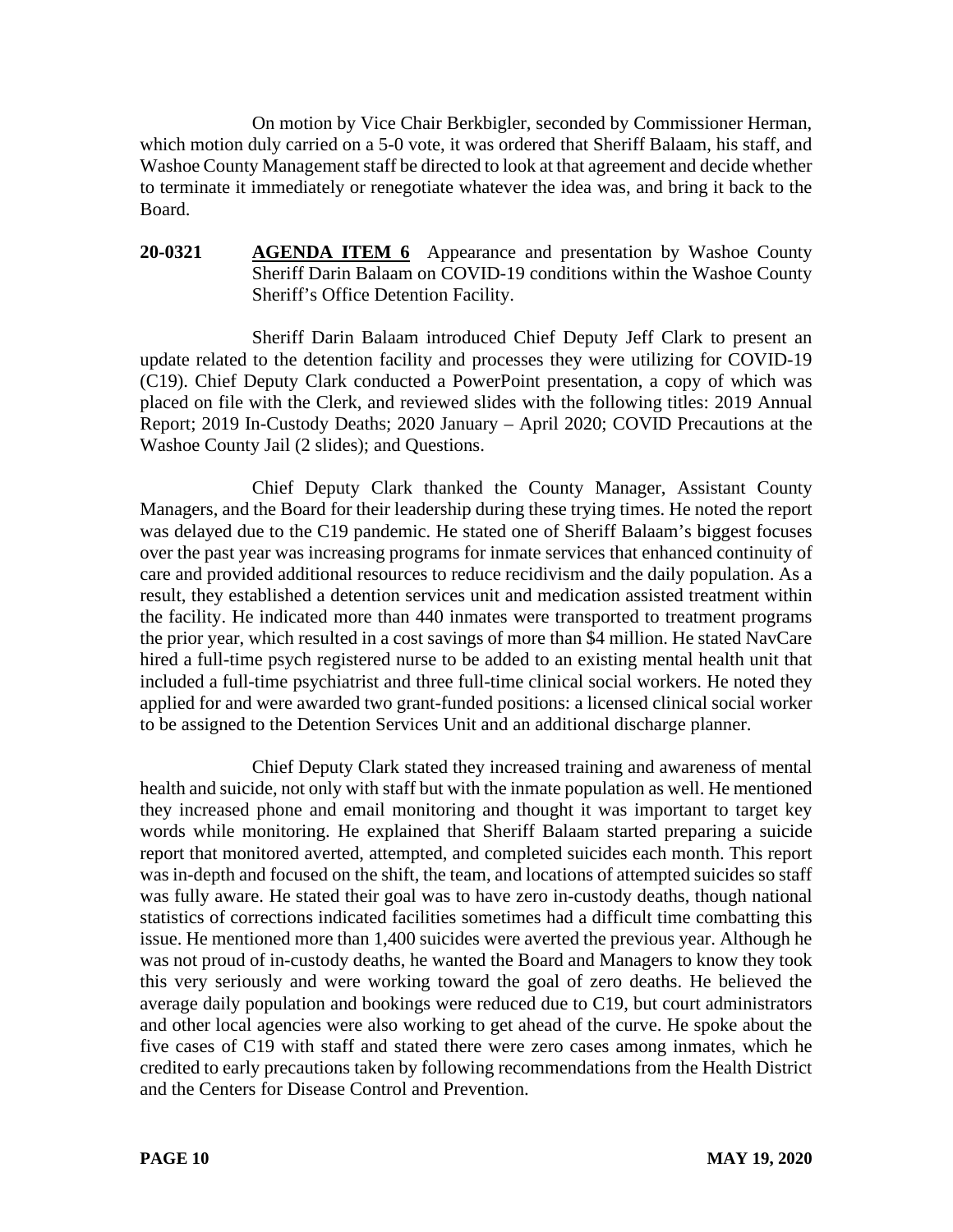Commissioner Herman said the detention center was being successfully run and exceeded her expectations.

Commissioner Hartung wondered about the 440 inmates Chief Deputy Clark mentioned and asked what program inmates were diverted into. Chief Deputy Clark replied it was a mixture of Crossroads, Northern Nevada Hopes, and anywhere treatment for mental health or addiction services could be found. Commissioner Hartung questioned the savings of \$4 million. Chief Deputy Clark acknowledged that was true. Commissioner Hartung said the Sheriff's Office was the poster child for why these programs should be funded. There was a direct cost benefit to the detention facility itself, not to mention the overwhelming cost benefit of saving lives and getting people back into society again. He hoped consideration would be given to how these programs could benefit the overall budget without being a drain.

Commissioner Jung thought Chief Deputy Clark was the walking, talking expert on all facilities that had open beds. She believed people were not being detained for fear of C19 outbreak in the jail. She said cages did not deter people; anyone could be detained but they were still going to do what they wanted to do as soon as they were released. If people were not inherently dangerous to themselves and others, she thought, caging them was a failure of society. She said diverting inmates to other beds could save money but also improve the lives of the inmates, which was what the Commissioners should be doing instead of spending taxpayers' money foolishly.

Commissioner Jung wanted Sheriff Balaam to provide the Board with information about transporting detainees to have face-to-face hearings with judges. She thought there was no reason to risk safety and costs by transporting inmates, which she believed to be an archaic practice. She asked for an overall update about planning for the future. She understood there were more issues to discuss about this subject but wondered about possible cost savings in the future.

Chair Lucey said he and Commissioner Jung went to St. Louis years ago to experience the daily operations at their jail. He agreed with Commissioner Jung that the programs inmates utilized after they had been incarcerated often decreased recidivism. He stated Commissioner Jung brought up a great point that the closure of the entire country for the past two months due to C19 could be considered an accelerator by forcing change. He said computers and the internet changed how people worked and lived, and this could provide the chance to change court proceedings going forward. He urged the Sheriff's Office and the Courts to continue seeking ways to be highly functional while saving money. He stated money saved by not transporting inmates to court proceedings could fund programs that were beneficial to the community, such as Sober 24, Crossroads, and many others. He thanked Chief Deputy Clark for the hard work he and staff did at the jail and said the facility was clean every time he visited it. He added the precautions being taken for C19 were fantastic.

Sheriff Balaam said he was working with the Courts and would continue to examine technology and how to reduce court transportation.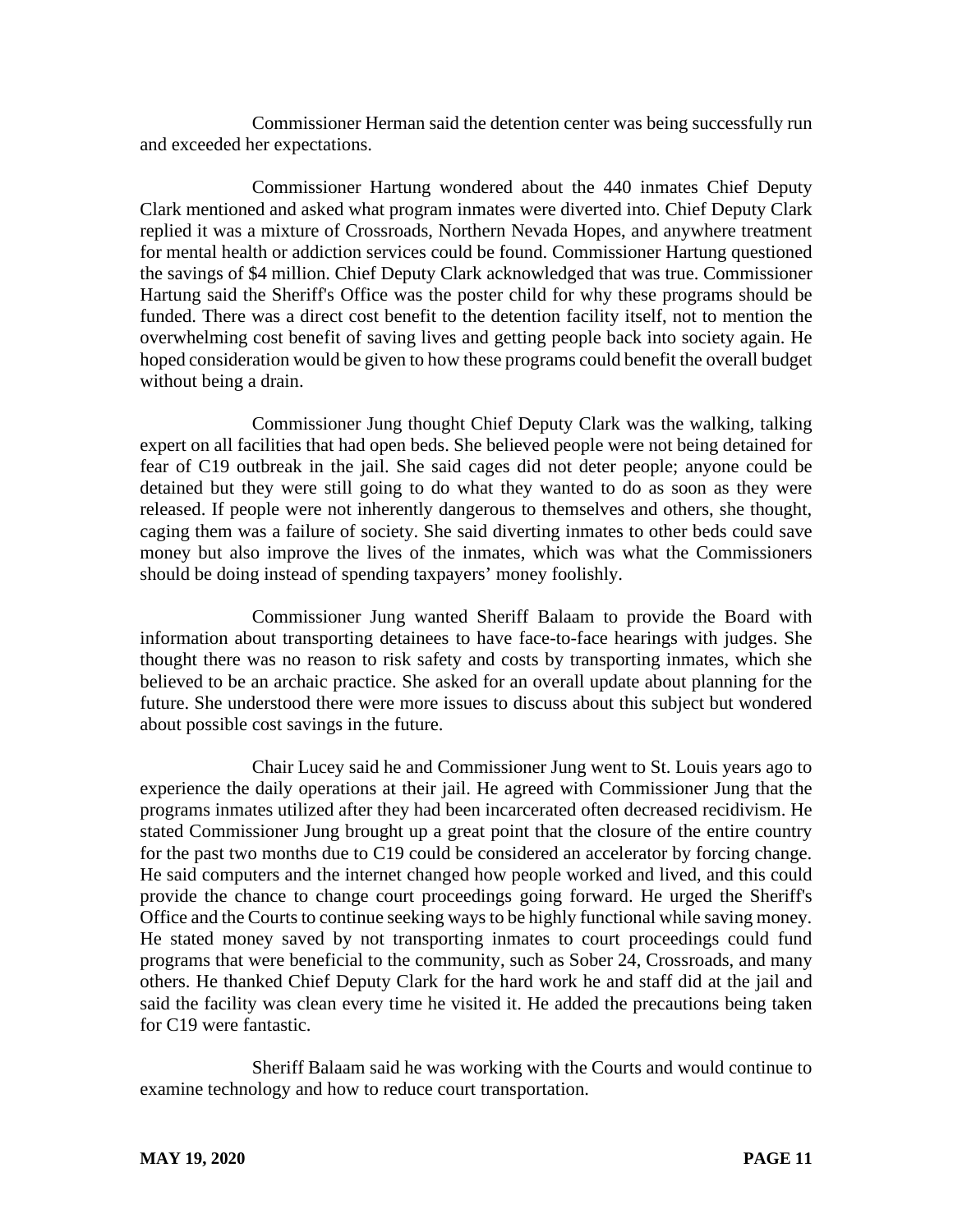# **20-0322 AGENDA ITEM 7** Appearance and presentation by Dave Solaro, Assistant County Manager and Eric Crump, Division Director - CSD Operations, for an update on Washoe County's COVID-19 operating plan for Regional Parks from May through August 2020.

Assistant County Manager Dave Solaro said it was important to provide the Board and citizens with an update about the operational strategy for Regional Parks and Open Space (Parks). He acknowledged Washoe County had the most professional Parks staff in the region. They worked tirelessly to address the Centers for Disease Control and Prevention (CDC) guidance, Occupational Safety and Health Administration (OSHA) requirements, and other National Park Association publications about providing services and keeping staff and the community safe. He stated the guidelines for businesses required measures to ensure cleanliness, sanitation, and separation in County parks, and directives were provided through the Governor's Office regarding the amenities that could be opened during specific phases. He stated Division Director of Operations Eric Crump would provide an update on phases and park amenities opening, and said it was important to understand all the added measures necessary to keep staff and the public safe, which took additional time, procedures, and budget. He asked everyone to be patient as the County worked through the upcoming months.

Via the Zoom app, Mr. Crump conducted a PowerPoint presentation, a copy of which was placed on file with the Clerk, and reviewed slides with the following titles: CSD Operational Plan; and Regional Parks & Open Space (5 slides).

Mr. Crump stated things were changing almost daily when the pandemic first hit the area. He reiterated Mr. Solaro's points about steps taken by Parks staff to make it easier for the community, adding they were working on the best information they could get at the time. During the initial response, he said Community Services Department staff developed some primary objectives to help guide all operations, including Parks. It was quickly realized that parks were booming and could play a critical role in the physical and mental well-being of the community as people navigated through the pandemic. He indicated it was critical that parks were open but safe. He explained they closed many park amenities in order to keep staff and the community safe but kept parks and trails largely available to the public. He indicated Parks staff continued working but had to put protective measures in place: discontinuing the sharing of vehicles, implementing wipe-down protocols for shared equipment, creating alternative work schedules to separate staff, providing protective equipment recommended by OSHA and the CDC, facilitating social distancing, and requiring employees to stay home when sick. As a result, the Operations Plan had been kept up to date online. He thanked the Board for allowing him to present and thanked the Parks staff for their hard work.

Vice Chair Berkbigler stated she was sorry to hear waterparks would be closed because the National Weather Service indicated it was going to be a hot year. She said she was afraid people would line up in her driveway to get to her swimming pool because it was open. She realized the situation the community was in but thought it was something they could not do anything about. She felt parks being open would be important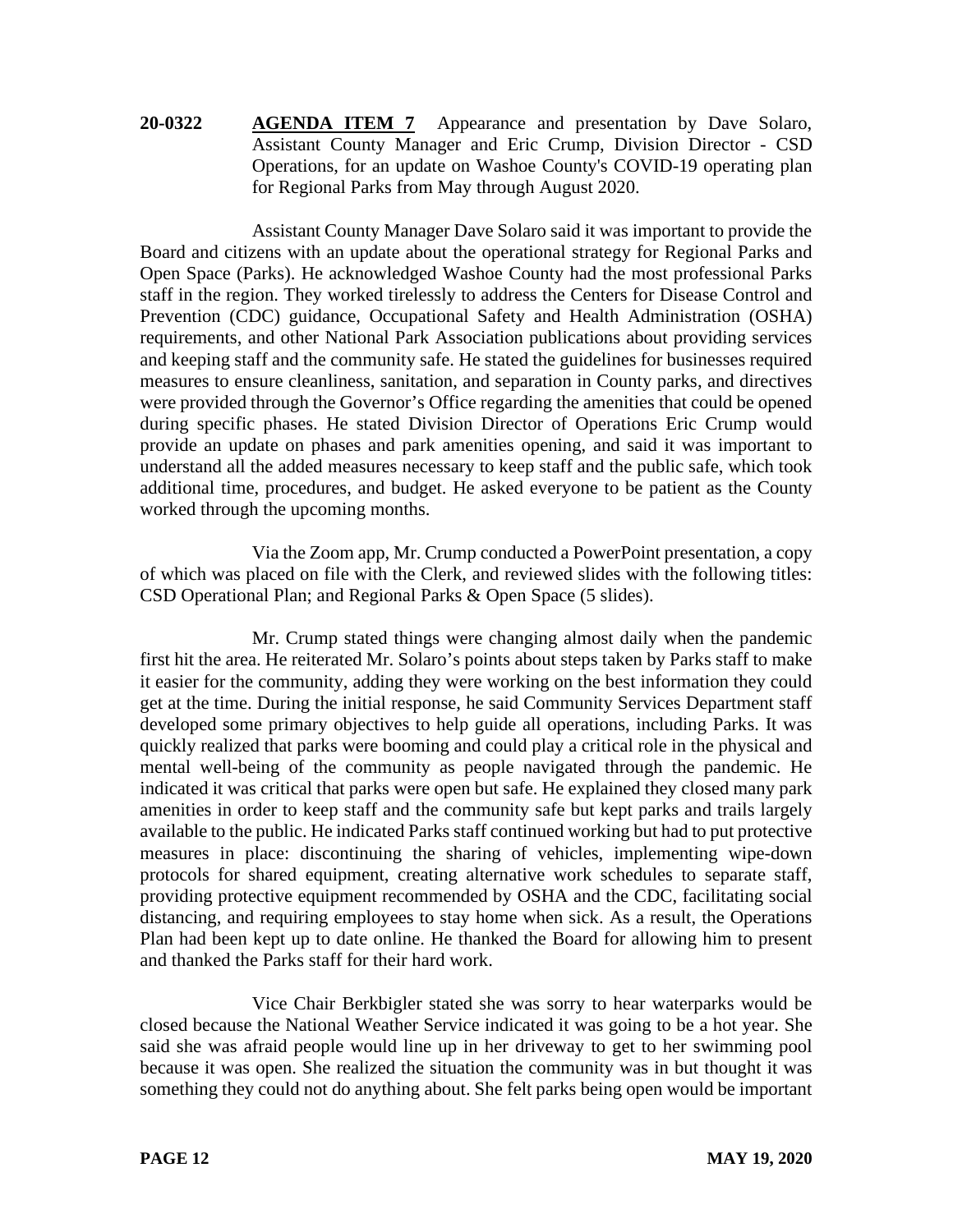this year with more activities taking place. She thanked Parks for a good job and said she looked forward to an interesting summer.

Commissioner Hartung indicated he thought Wildcreek was still closed. He stated he wanted that area to be considered for a regional park if things did not work out for the golf course. He requested staff to come back with an option to deed restrict that property into perpetuity, although he did not know how that could be achieved legally. He expressed interest in the property being a regional park with an equestrian facility, since there was not one in the Sparks area. He noted trails lead up to Bureau of Land Management property above the course. He thought this could be the perfect time to look to the future since the pandemic was keeping places closed.

Chair Lucey thanked the Parks staff for a tremendous job maintaining the safety of the residents in the community during a very challenging time. He noted everyone was trying to figure things out as they went along. He stated they would keep everyone posted as the Governor released information about new phases. He expressed disappointment about difficult decisions and how the pandemic affected everyone differently, from children to businesses to vulnerable populations. It was a difficult thing for everyone involved, but he understood the decisions made provided the ability to go on in the coming years.

There was no public comment or action taken on this item.

# **PROCLAMATIONS**

**20-0323 8A** Proclaim May 17 - 23, 2020 as National Public Works Week.

Assistant County Manager Dave Solaro read the Proclamation. Via the Zoom app, Division Director of Operations Eric Crump said he would normally invite a group of people to accept this Proclamation. He thanked the Board for the recognition.

**20-0324 8B** Proclaim May 2020 as International Internal Audit Awareness Month.

Chair Lucey read the Proclamation. Via the Zoom app, Samantha Pierce thanked the Commissioners for recognizing the importance of the internal audit function and the independence afforded to this position. As objective reviewers of processes and data, staff could make better decisions for the organization.

**20-0325 8C** Proclaim May 2020 as Older Americans Month.

Vice Chair Berkbigler read the Proclamation. Via the Zoom app, Senior Services Director Steve McBride thanked the Board for the Proclamation. He stated Older Americans Month was celebrated every May and it was usually a very active month for seniors, but this year COVID-19 changed that. He said they asked seniors to be involved but stay distant as social distancing was very important for vulnerable populations and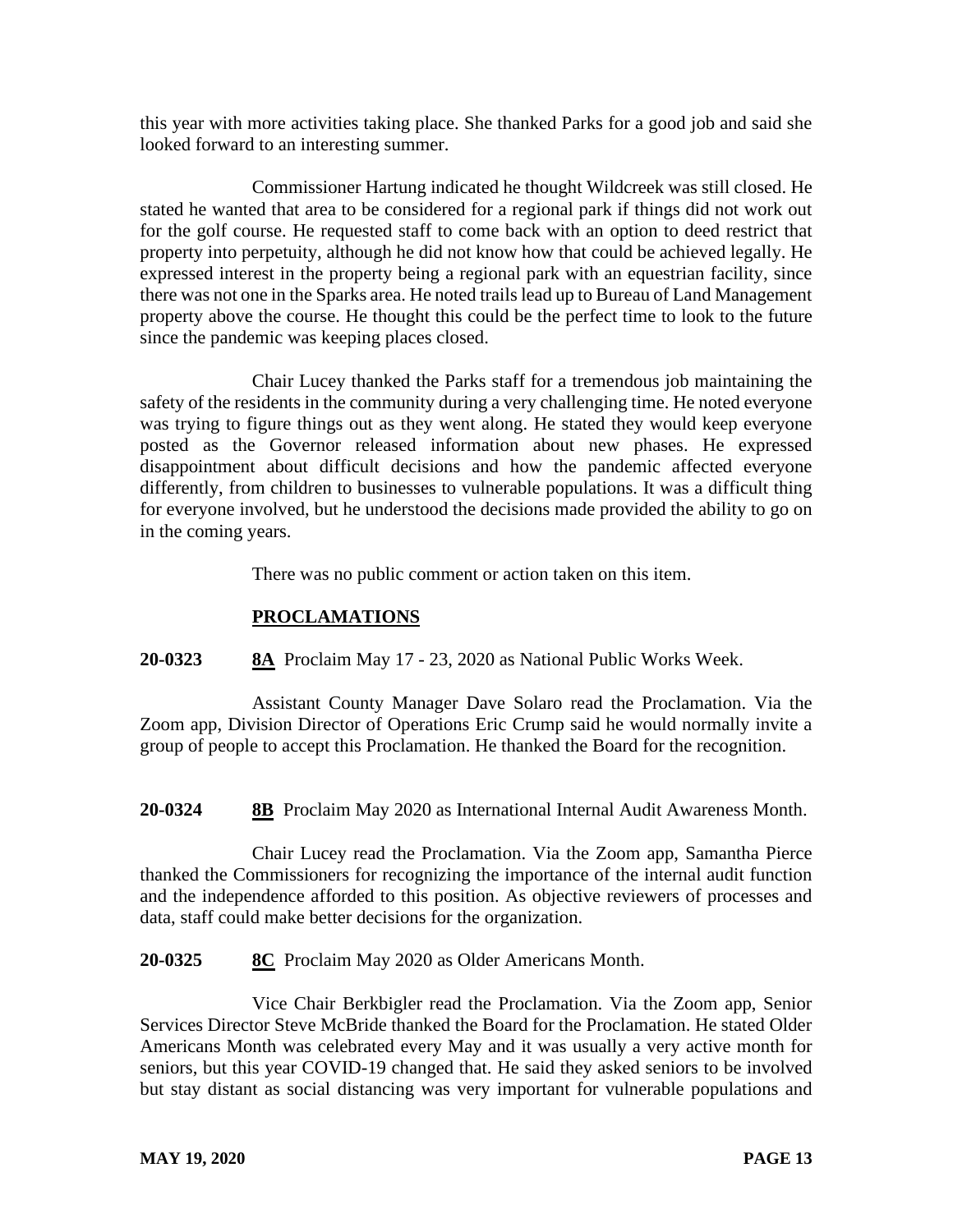seniors. He noted this year's theme was "Make Your Mark" and seniors had made their mark in many different and creative ways, such as checking on fellow seniors, making donations, and combatting the virus by staying home. While Senior Services looked forward to restarting programs with socialization, they still managed to enroll an additional 450 home delivered meal participants, serve meals at the congregate sites, and implement a grocery delivery program for those who needed a little extra assistance. He was pleased that seniors were supporting each other.

# **20-0326 8D** Proclaim May 2020 as National Wildfire Awareness Month.

Chair Lucey read the Proclamation. Via telephone, Truckee Meadows Fire Protection District Chief Charles Moore thanked the Board. He thought the provision about residents being encouraged to move from the expectation of being protected from wildfire was very profound. He said it was a failed strategy to think fire trucks took care of the problem and everything was going to be okay. This truly was an issue where everyone needed to do their part with respect to helping prevent wildfires. He mentioned they were thankful to have a robust mutual aid system in northern Nevada and a great partnership with the University of Nevada, Reno (UNR), and the region could not be better prepared. He noted citizens who acted to take care of themselves helped enhance safety.

Via the Zoom app, Chief Ryan Summers expressed appreciation for the Proclamation and for including the North Tahoe Fire Protection District as well. He said any and all education to prevent wildfires would make it a better year.

Via the Zoom app, Jamie Royce-Gomes, Manager of UNR Extension's Living with Fire Program, thanked the Board for proclaiming May as National Wildfire Awareness Month. She said wildfires could threaten Nevada communities and impact homes, property, and human life. The key to minimizing the wildfire impact in Nevada was proactive communities that took steps to prepare. In response, she stated, state and federal firefighting associations, wildfire prone communities, and the UNR Extension had conducted a wildfire campaign every May since 2006. This year their message was "Wildfire knows no boundaries, make yours". Due to COVID-19, it was important more now than ever to prepare for and reduce the threat of wildfire. While citizens were at home, there was no better time to create defensible space around the structure. She recommended creating a 5-foot area around each home free of combustible materials such as wood, mulch, dried leaves, pine needles, and flammable shrubs. She suggested planting flowers, succulents, irrigated lawn or ground cover, or using rock, concrete, brick, or pavers to reduce fire fuel. They encouraged residents to remove dead vegetation between five and thirty feet from the structure, and native shrubs and trees beyond 30 feet to provide a separation of at least 10 feet between shrubs and trees. They encouraged the community to prepare for wildfire, and more information about wildfire preparation was available at livingwithfire.com or by talking to local fire service representatives.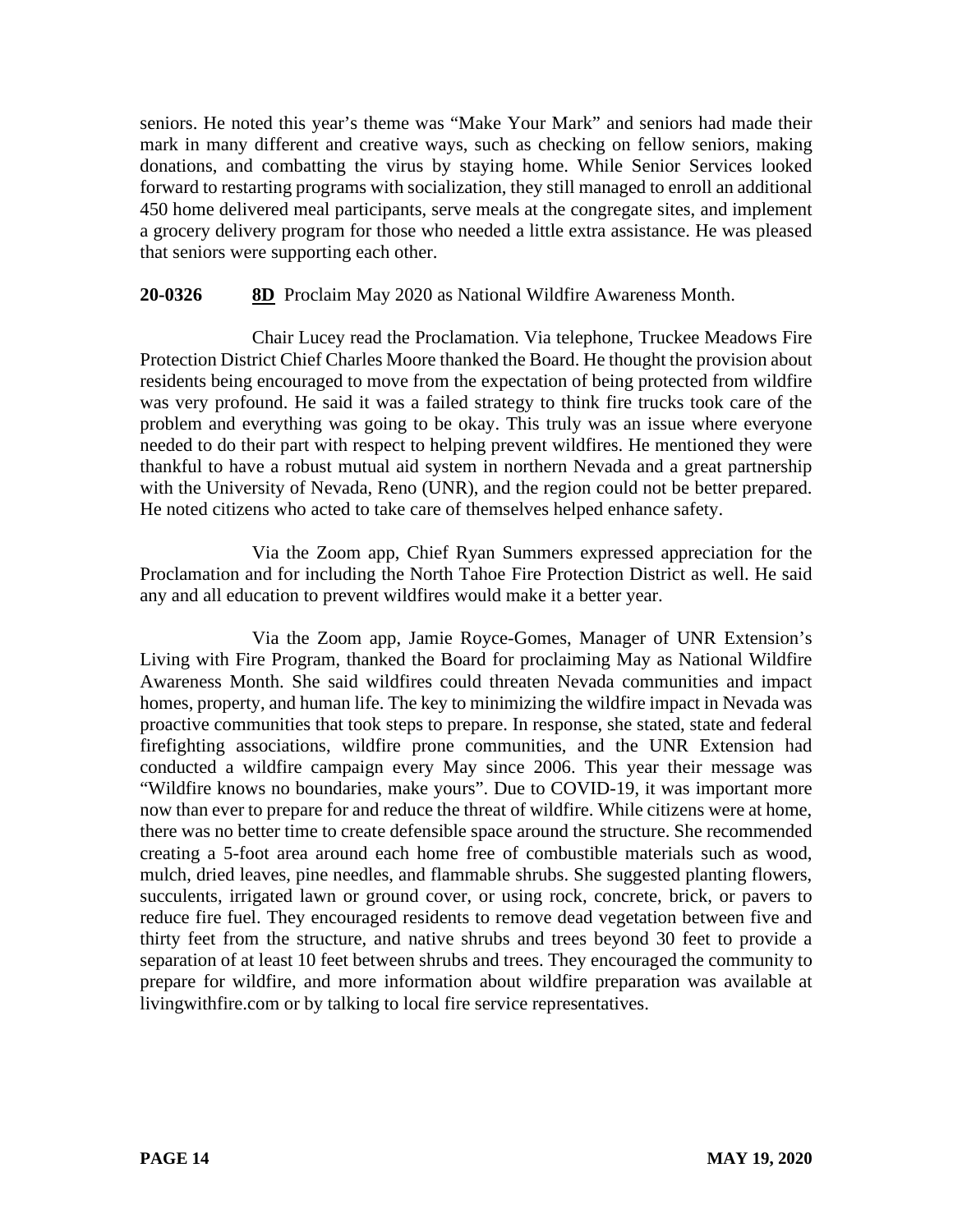### **20-0327 8E** Proclaim July 2020 as Lake Tahoe Wildfire Awareness Month.

Vice Chair Berkbigler read the Proclamation. She stated fire was an issue all over the community, but this related to the Lake Tahoe area because access in and out of the basin was a big concern. She said residents not only needed to create defensible space around the structure and have a fire safety plan in place, but it was just as important to have a plan to get out of the basin.

Via the Zoom app, Chief Ryan Summers thanked the Board for the Proclamation. He stated they were working on logistical issues to make the plan and have everyone on the same page. Thanks to the Parasol Foundation, he said, a pre-attack plan was being worked on and would be supplied to other agencies that assisted with fire suppression and helped keep citizens safe.

Chair Lucey thanked Chief Summers for his hard work protecting the citizens of North Lake Tahoe.

This item was not styled for possible motion, so no motion was made and no public comment was heard.

## **DONATIONS**

- **20-0328 9A** Recommendation to accept donations of [\$32,923.92] and in-kind donations [estimated value \$19,773.60] from various businesses, organizations and individuals for Regional Parks and Open Space programs and facilities; and direct the Comptroller's Office to make the appropriate budget amendments. Community Services. (All Commission Districts.)
- **20-0329 9B** Recommendation to accept a one-time donation [value of \$1,752.00] from Western Nevada Supply for materials used at the Edison Housing site in response to COVID-19. (All Commission Districts.)
- **20-0330 9C** Recommendation to accept one-time appreciation gift donations [estimated value of \$6,247.00] from private citizens to the Washoe County Sheriff's Office. Sheriff. (All Commission Districts.)
- **20-0331 9D1** Recommendation to accept a donation from the Grace Community Church of Reno, a non-profit religious organization, to the Washoe County Human Services Agency in the amount of [\$50,000] to support clients who have completed the Crossroads Program and their transition back into the community and reunification; and direct the Comptroller's Office to make the necessary budget amendments. Human Services Agency. (All Commission Districts.)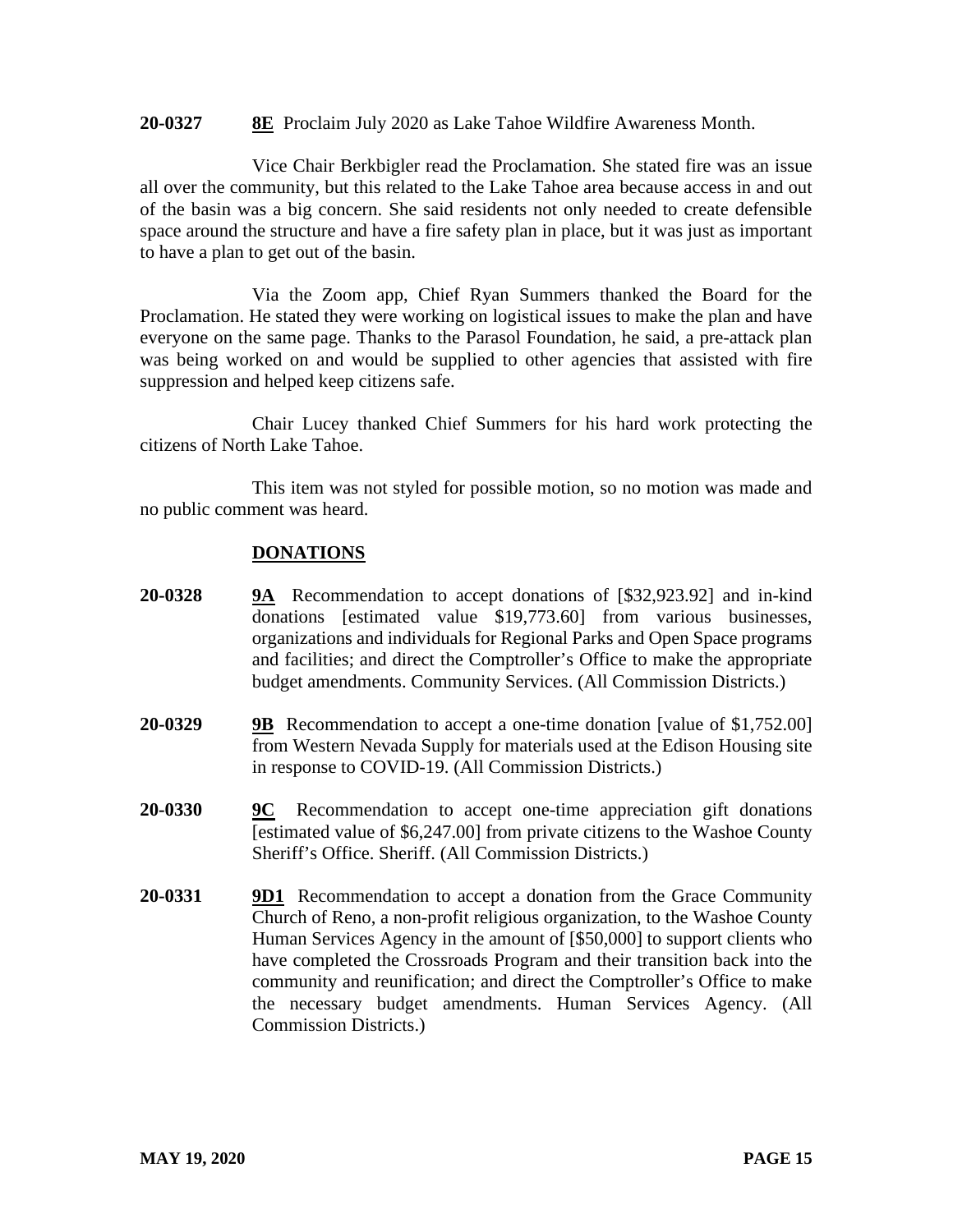- **20-0332 9D2** Recommendation to (1) acknowledge various items donated totaling an estimated market value of [\$1,640.00]; (2) accept donations to Washoe County Human Services Agency to support child welfare activities in the amount of [\$1,680.00] retroactive for the period February 7, 2020 through March 31, 2020; and direct the Comptroller's Office to make the necessary budget amendments. Human Services Agency. (All Commission Districts.)
- **20-0333 9D3** Recommendation to (1) acknowledge various items donated totaling an estimated market value of [\$1,450.00]; and (2) accept donations to the Human Services Agency – Senior Services Fund to support operations of the Washoe County Senior Centers in the amount of [\$2,007.50] retroactive for the period February 22, 2020 through April 22, 2020; and direct the Comptroller to make the necessary budget amendments. Human Services Agency. (All Commission Districts.)

Vice Chair Berkbigler expressed gratitude to the donors for these gracious donations. Chair Lucey stated it was amazing for businesses' continued support in these times.

This item was not styled for possible motion, so no motion was made and no public comment was heard.

# **CONSENT AGENDA ITEMS** – **10A and 10B**

- **20-0334 10A** Recommendation to approve Commission District Special Fund disbursement in the amount of [\$10,000] for Fiscal Year 2019-2020; District 2 Commissioner Bob Lucey recommends a [\$5,000] grant to the Food Bank of Northern Nevada to purchase food to aid in the organization's Covid 19 response and a [\$5,000] grant to Children's Cabinet's Emergency Fund to support families affected by the Covid 19 pandemic; approve Resolutions necessary for same; and direct the Comptroller's Office to make the necessary disbursements of funds. Manager's Office. (Commission District 2.)
- **20-0335 10B** Recommendation to Acknowledge the Publication of Notice of Intent to Augment Budgets and approval of the attached resolution to augment the General Fund in the amount of [\$1,300,000] to appropriate FY20 FEMA Reimbursements and the Alternative Sentencing Department's Revenue generated from previously unbudgeted sources for Fiscal Year 2020; and direct the Comptroller's Office to make the appropriate budget amendments (net impact to General Fund is zero). Manager's Office. (All Commission Districts.)

Vice Chair Berkbigler indicated Agenda Item 10A was a donation from Chair Lucey and thanked him for the contribution.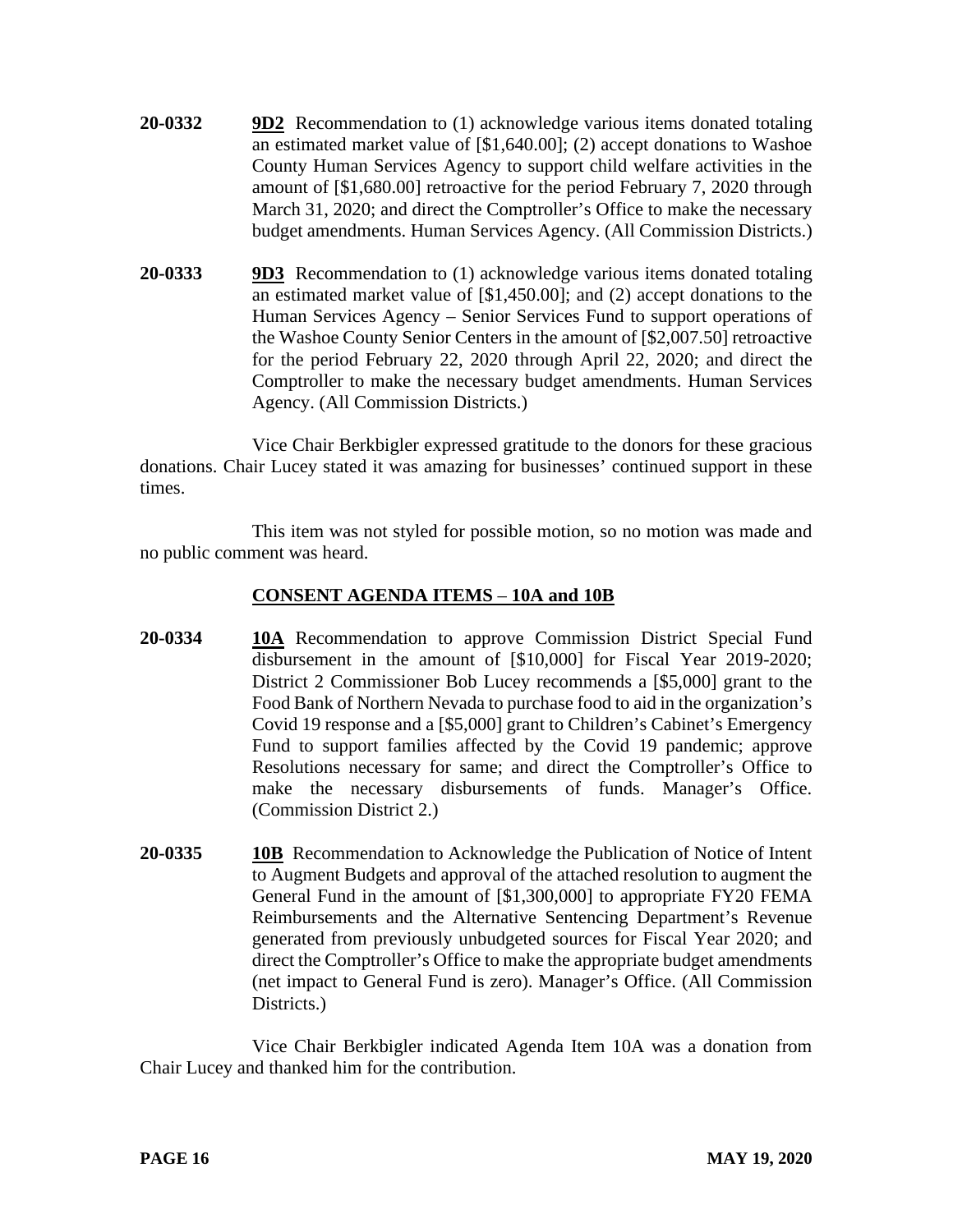There was no public comment on the Consent Agenda Items listed above.

On motion by Vice Chair Berkbigler, seconded by Commissioner Herman, which motion duly carried on a 5-0 vote, it was ordered that Consent Agenda Items 10A and 10B be approved. Any and all Resolutions or Interlocal Agreements pertinent to Consent Agenda Items 10A and 10B are attached hereto and made a part of the minutes thereof.

**20-0336 AGENDA ITEM 11** Public Hearing on the intent of the Board of County Commissioners to issue General Obligation Limited Tax) Nevada Shared Radio System Bonds (additionally secured by pledged revenues) in the maximum principal amount of [\$15,000,000] to acquire, construct, improve and equip building projects as defined in NRS 244A.019 within the County; providing the manner, form and contents of the notices thereof; providing other matters properly related thereto; and providing the effective date hereof. Manager's Office. (All Commission Districts.)

The Chair opened the public hearing by calling on anyone wishing to speak for or against said items. There being no response, the hearing was closed.

Chair Lucey stated this was a housekeeping item that the Commissioners previously heard.

County Clerk Nancy Parent noted there was no need for a motion.

**20-0337 AGENDA ITEM 12** Public Hearing discussion and possible action on the Washoe County Tentative Budget, as well as possible changes to the adoption of the Final Budget for Fiscal Year 2021; and approve the changes to position control for Fiscal Year 2021 indicated on Attachment A. This item may be continued to May 26, 2020 at 10:00 AM. Manager's Office. (All Commission Districts.)

The Chair opened the public hearing by calling on anyone wishing to speak for or against said item. There being no response, the hearing was closed.

On motion by Commissioner Jung, seconded by Vice Chair Berkbigler, which motion duly carried on a 5-0 vote, it was ordered that Agenda Item 12 be adopted and approved.

## **20-0338 AGENDA ITEM 13** Public Comment.

A voicemail from Ms. Annemarie Grant was played in the Chambers regarding Agenda Item 6, which was not styled for public comment. In it she stated she was the sister of Thomas Purdy, who was hogtied and killed at the Washoe County detention facility. She noted the update about COVID-19 (C19) was appreciated since they wanted to ensure the Commissioners were fulfilling their statutory obligations. She said